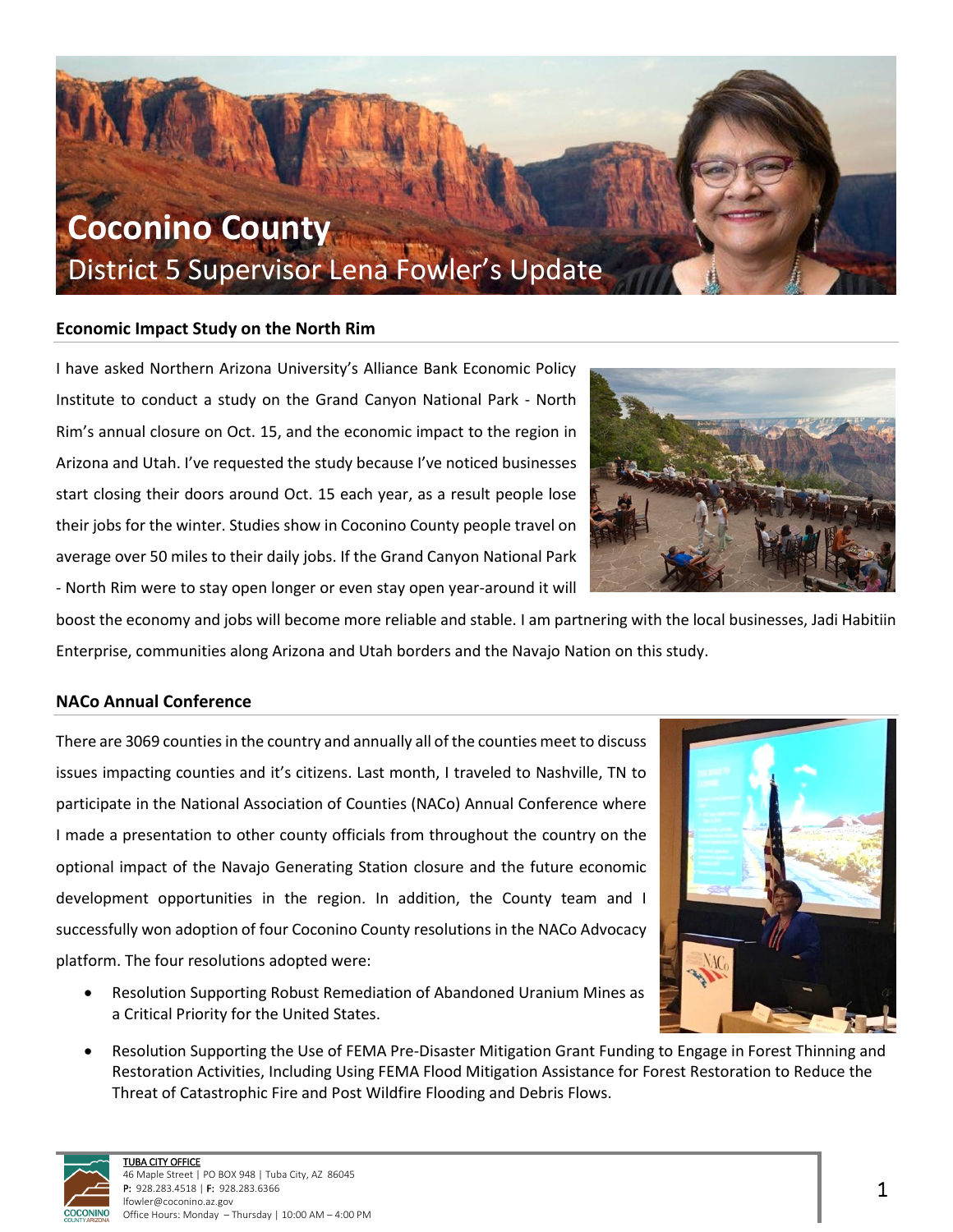- Resolution Supporting Federal Funding to Promote and Expedite Building of Wood Products Industry in Regions with Low to No-Value Trees to Allow Consumption of Forest Products as a Pathway to Forest Restoration and Reduction of the Risk of Catastrophic Wildfire.
- Resolution Supporting a Complete and Accurate Census 2020 Count Issue: Supporting a complete and accurate Census 2020 count.



# **Regional Trail Alliance**



I am pleased to have hosted the first meeting of the Regional Trail Alliance on July 27<sup>th</sup>. My vision for the alliance is to create a tri-county multi-use trails map that links all local existing community trails and secondly to identify the route of the Old Spanish National Historic Trail (OSNHT). This project is to help create healthy communities through trails. It's well known that trails create healthy recreation and transportation opportunities by providing people of all ages with attractive, safe, accessible and low- or no-

cost places to cycle, walk, hike and jog. Trails help people of all ages incorporate exercise into their daily routines by connecting them with places they want or need to go. Secondly, it's to improve the region's economy. Studies show communities across the country are revitalizing their economy through trails, by building new businesses and creating new jobs. Identified and signed trails also direct people and keeps them away from places people shouldn't go. The OSNHT

is a multi-jurisdictional trail crossing from the Navajo Nation and Apache, Navajo, Coconino, Kane and Mohave counties and through several communities and federal agencies such as the NPS and BLM. I would like to welcome all who are interested in participating to the Regional Trail Alliance to the next meeting is scheduled for Friday, September 7 at 10am at the Glen Canyon NHA – 12 Lake Powell Blvd., Page, AZ.



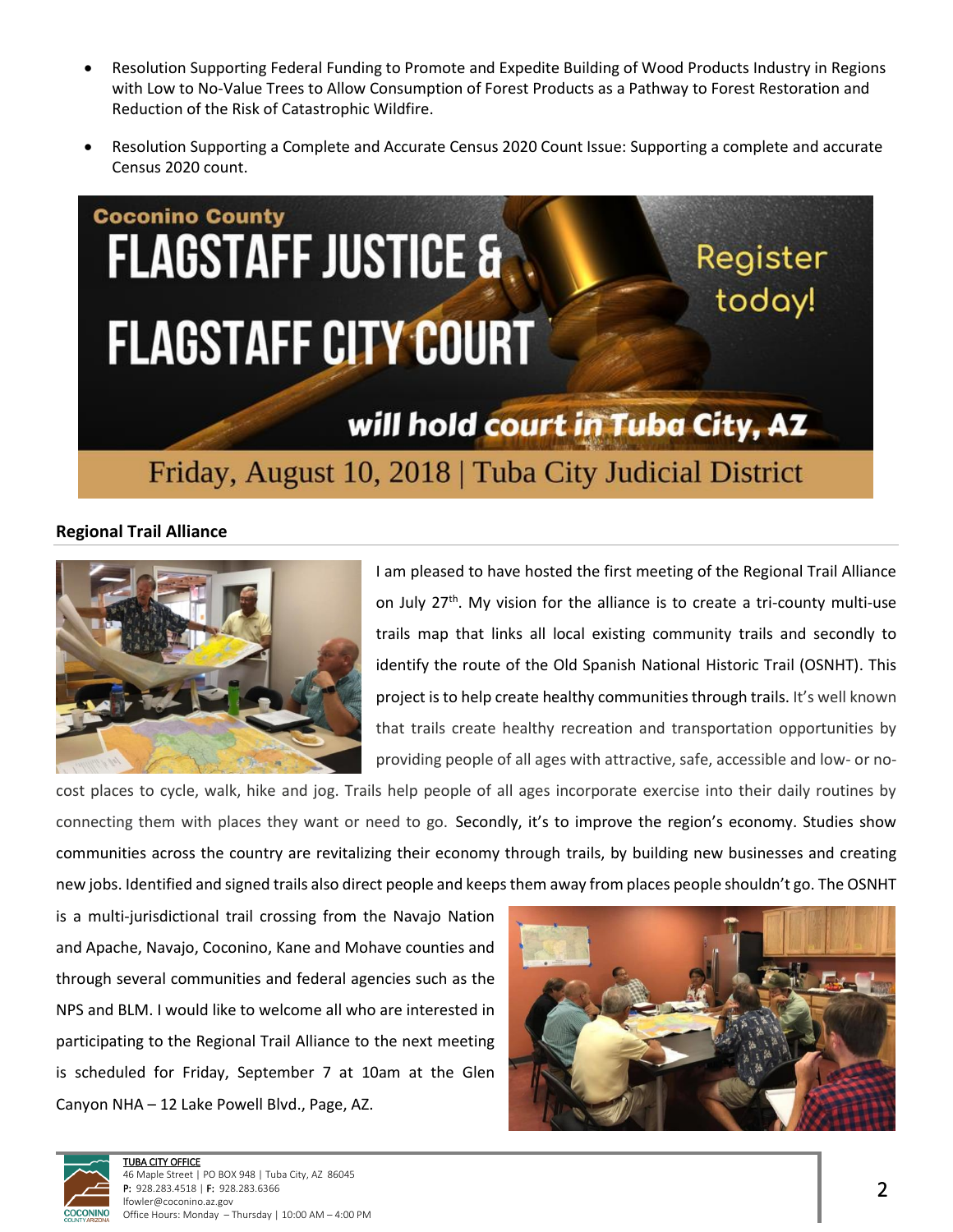#### **Tuba City/ Moenkopi Broadband Stakeholders Meetings**

I have organized the first initial meetings with the Tuba City/ Moenkopi local officials, TCRHCC, APS and NTUA to discuss bringing broadband fiber into Tuba City and Moenkopi villages. Broadband is essential for social and economic development and it has become nearly impossible to lead one's life or conduct business without adequate broadband access. To address the limited internet service NTUA and APS agreed to partner in the use of current existing utility lines to deliver internet services. To date, NTUA and APS have



conducted tours to inspect all utility line in Tuba City. The stakeholders also met with representatives from the Federal Communications Commission (FCC) in April to discuss the limitation our region experiences due to the lack of communication infrastructure and the disadvantages we face as disconnected rural communities. We are now working to draft a grant proposal to line the fiber optic into Tuba City and Moenkopi villages.

#### **County Voters to consider ballot initiative on judicial merit selection Prop. 416**



On Tuesday, Nov. 6, 2018, voters within Coconino County will consider a ballot proposition on the merit selection of judges and judicial retention. Registered County voters will vote on the following issue: Shall Coconino County change from a partisan election of superior court judges to a merit selection and judicial retention election of superior court judges.

#### **Tuba City Veterans Computer Center**

Fall of last year, I finally received approval to have the Coconino County Information Technology department build a computer station for all veterans in our region at the Navajo Nation Tuba City Veterans Office. The computer center will connect veterans with the Veterans Administration to obtain all forms, documents and program information. So that veterans will be able to take care of the necessary paperwork for benefits, search for jobs and prepare essential documents for applying for a job. We are currently working on identifying equipment needed to establish this center. We are planning a grand opening event for the public when the Veteran's Computer Center is ready.